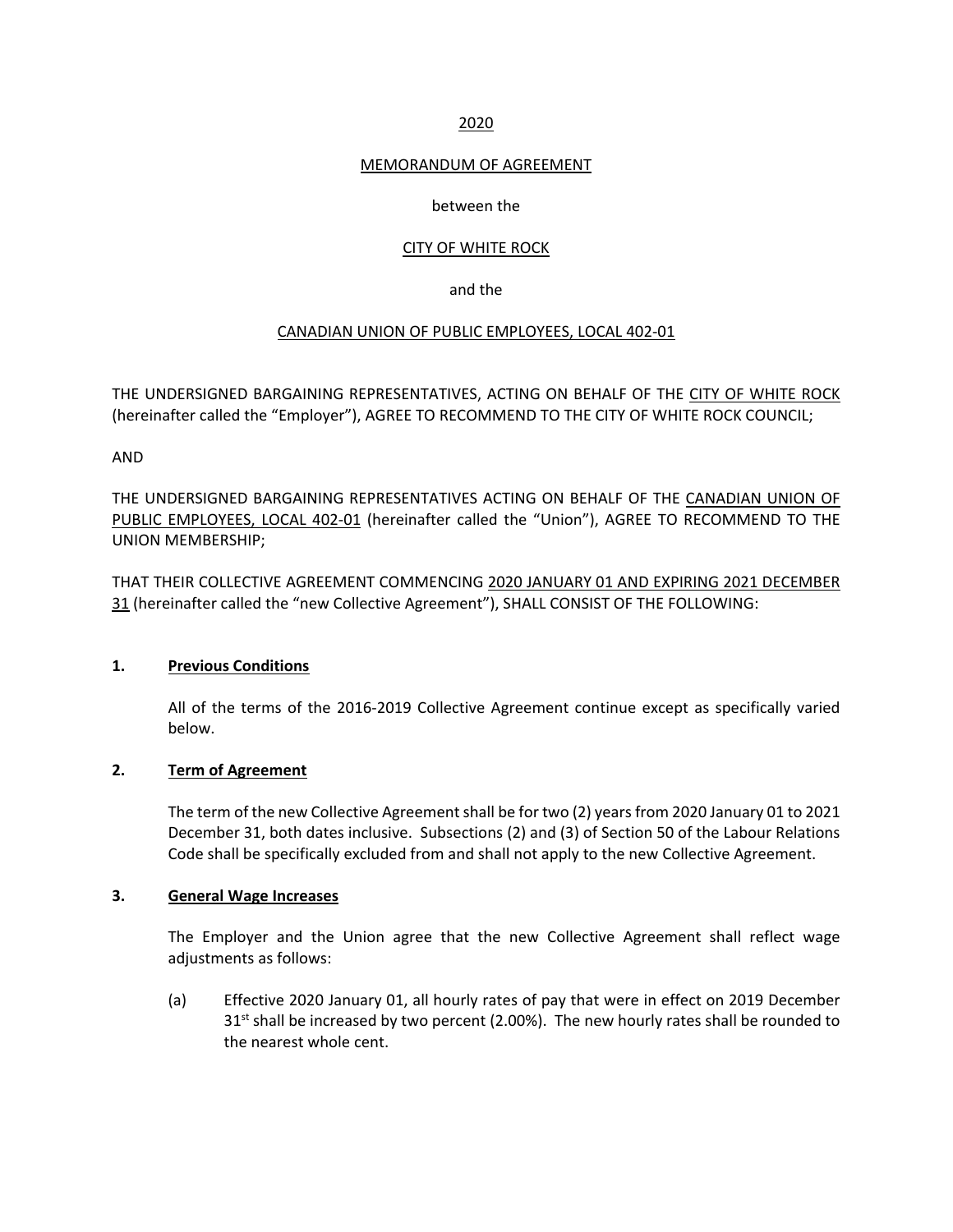- (b) Effective 2021 January 01, all hourly rates of pay that were in effect on 2020 December  $31<sup>st</sup>$  shall be increased by two percent (2.00%). The new hourly rates shall be rounded to the nearest whole cent.
- (c) Retroactive payments arising from (a) and (b) will be made as soon as possible following the date of ratification of this Memorandum of Agreement.

## **4. Housekeeping**

Effective the date of ratification of this Memorandum of Agreement, the Employer and the Union agree to make the following amendments:

- (a) delete expired effective dates;
- (b) amend Article 13.5 (Maternity and Parental Leave) to align with changes to the Employment Standards Act;
- (c) amend all the new Collective Agreement language to be gender neutral; and
- (d) any changes mutually agreed to between the parties during the drafting of the new Collective Agreement.

#### **5. Drafting of New Collective Agreement**

The Employer and the Union agree that in all instances where an amendment to the Collective Agreement is effective on a specific date, only the amendment shall appear in the new Collective Agreement together with a sentence referencing its effective date.

#### **6. Ratification**

The parties expressly agree that, upon the completed signing of this Memorandum of Agreement, the parties shall recommend the approval of this Memorandum to their respective principals and schedule the necessary meetings to ensure that their principals vote on the recommendations not later than thirty (30) calendar days from the date on which this Memorandum of Agreement is signed.